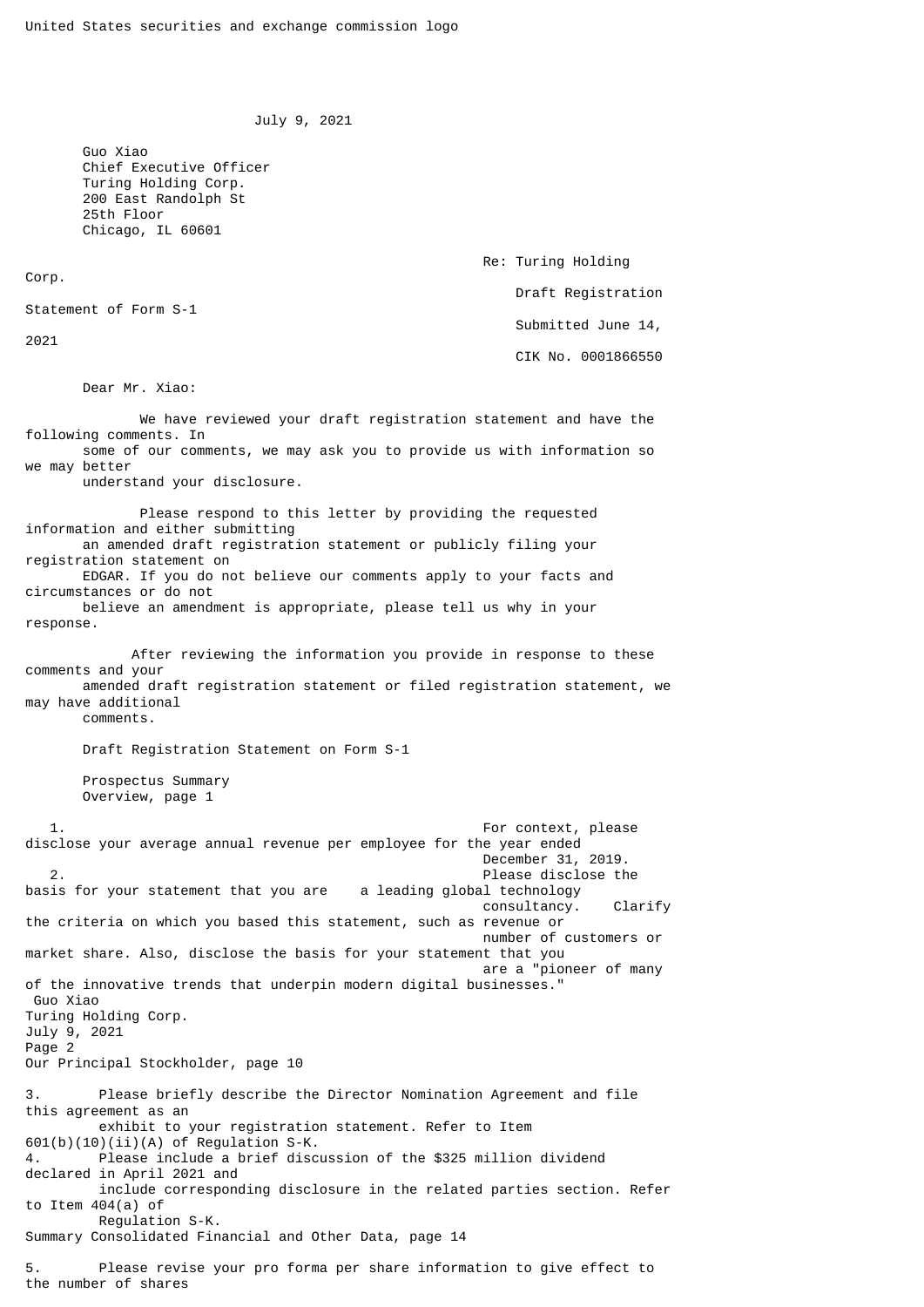declared in April 2021. Refer to SAB Topic 1.B.3. Also revise revise your presentation here, and in the Capitalization table, to reflect this dividend payment in the pro forma as adjusted balance sheet data. 6. Please revise to disclose Net Income Margin, the most directly comparable measure for Adjusted EBITDA Margin, here and throughout the filing where Adjusted EBITDA Margin is presented. Further, include a discussion of the change in Net Income Margin with greater prominence than your discussion of the change in Adjusted EBITDA Margin on page 53. Refer to Item  $10(e)(1)(i)$  of Regulation S-K and Question 102.10 of the non- GAAP C&DIs. Risk Factors We face risks associated with having a long selling and implementation cycle..., page 26 7. Please disclose the average length of your sales cycle. Risks Related to our Indebtedness, page 31 8. Please disclose the expected debt service obligation related to your term loan. Use of Proceeds, page 43 We note that you may use some of the proceeds from this offering to repay certain indebtedness. To the extent the company intends to do so, please disclose the interest rate and maturity of such indebtedness. Refer to Instruction 4 to Item 504 of Regulation S-K. Capitalization, page 45 10. You present Class A common stock with zero shares authorized, issued and outstanding on an as adjusted and as further adjusted basis; however, Class A common stock does not FirstName LastNameGuo Xiao appear to be included in the Offering Reorganization Transactions defined on page ii. Comapany NameTuring Please revise yourHolding Corp. disclosures throughout to explain what will happen to the Class A common stock July 9, 2021 Page 2 outstanding as of March 31, 2021 prior to or concurrent with the offering. FirstName LastName Guo Xiao FirstName LastNameGuo Xiao<br>Turing Holding Corp. Turing Holding Comapany July 9, 2021NameTuring Holding Corp. July 9,3 2021 Page 3 Page FirstName LastName Management's Discussion and Analysis of Financial Condition and Results of Operations Factors Affecting Our Performance, page 49 11. Please revise to include the percentage of revenue derived from recurring clients for each period presented to provide context to your discussion. Results of Operations, page 55 12. You state that your ability to retain and expand client relationships and acquire new clients are key factors affecting your performance. Please revise to separately quantify the revenue contribution or the percentage change in revenue attributable to new versus existing customers for each period presented. Refer to Item 303 of Regulation S-K and Section III.D of SEC No. Release No. 33-6835. 13. We note you present revenue by industry and geographic markets. Please expand these disclosures to discuss significant fluctuations in revenue by the

whose proceeds will be used to pay the \$325.0 million dividend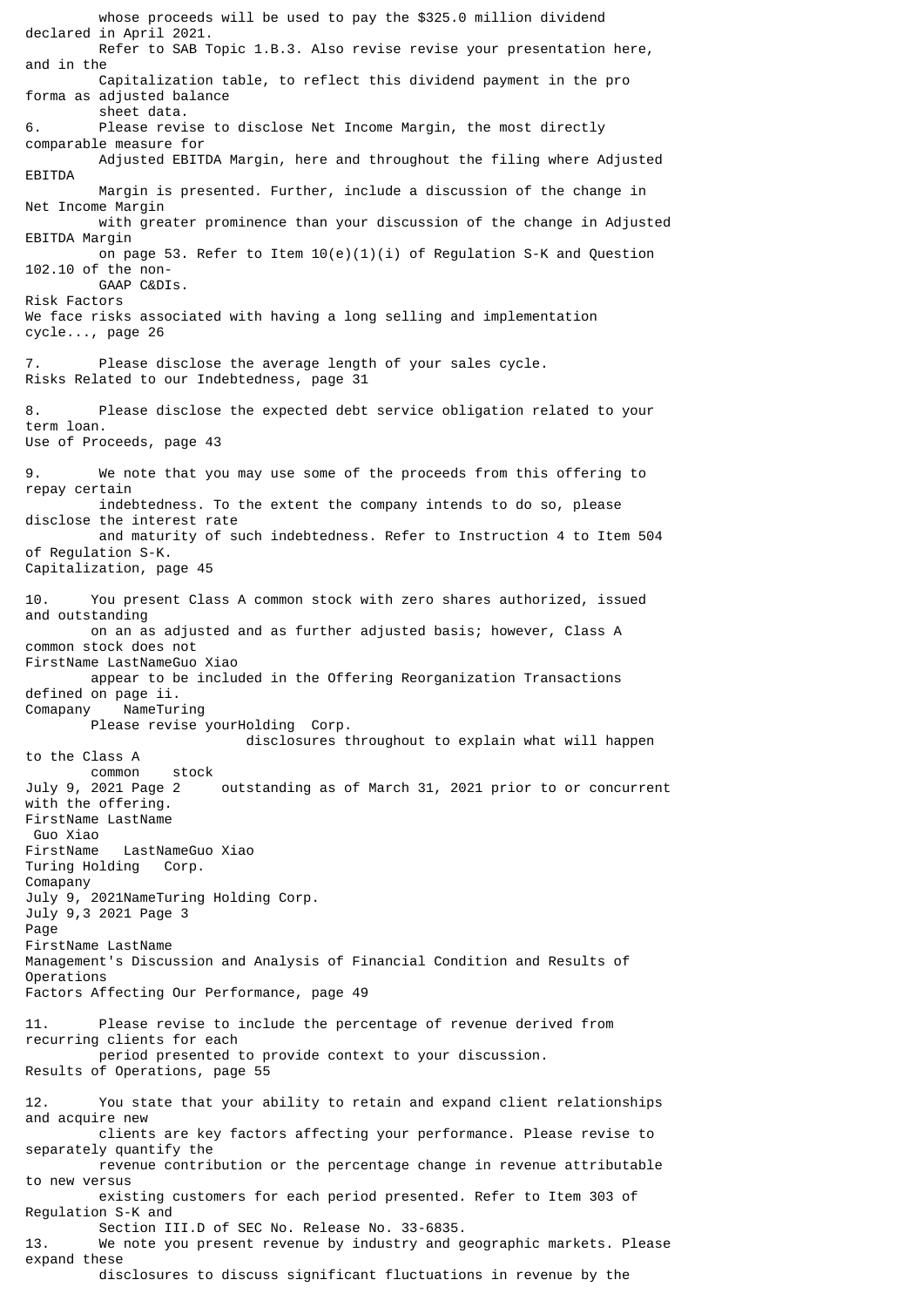various industries and geographic markets for the periods presented. 14. There are various instances throughout your results of operations discussion where you cite two or more factors as contributing to the variance in a certain line item. For example, you state the increase in cost of revenues from March 31, 2020 to March 31, 2021 was primarily driven by an increase in stock-based compensation expense, contractor fees and payroll costs, partially offset by reduced travel costs. Please revise throughout to quantify each material factor including any offsetting factor that contributed to such change. In addition, you should remove vague terms such as "primarily" in favor of specific quantification. Business, page 70 15. We note your statement on page 32 that you rely on a combination of copyright, trademark, patent and unfair competition laws, as well as intellectual property assignment and confidentiality agreements and other methods to protect your intellectual property rights. Please include a discussion in this section about your intellectual property, including any patents and trademarks. Underwriting, page 121 16. Please disclose the exceptions to the lock-up agreements with your officers, directors and existing stockholders. Guo Xiao LastNameGuo Xiao Turing Holding Corp. Comapany July 9, 2021NameTuring Holding Corp. July 9,4 2021 Page 4 Page FirstName LastName Notes to Consolidated Financial Statements Note 11 Stock-Based Compensation, page F-24 17. You disclose that the performance vesting options vest, which depend upon a sponsor return, and the performance conditions associated with vesting of these awards were not considered probable of occurring as of December 31, 2020. Please revise to disclose whether and under what circumstances the completion of this initial public offering would result in the performance conditions being met. 18. You disclose the stock appreciation rights plan enables employees to participate in the growth in the equity value of the company in the event of a future liquidity event. Please revise to disclose what these future liquidity events entail and whether they include completion of this initial public offering. 19. Please provide us with a breakdown of all share-based compensation awards granted to date in 2021. Provide the fair value of the underlying common stock used to value each award, including the stock appreciation rights. To the extent there was any significant fluctuations in the fair values, describe for us the factors that contributed to such fluctuations, including any intervening events within the company or changes in your valuation assumptions or methodology. Please continue to update this analysis through effectiveness of the registration statement. Also, disclose any share-based issuances subsequent to the most recent balance sheet date and the expected financial statement impact in your subsequent event footnote, if material. Refer to ASC 855-10-50-2. Notes to the Condensed Consolidated Financial Statements (Unaudited), page F-38

20. Please revise to disclose any activity in the Stock Option Plan or the